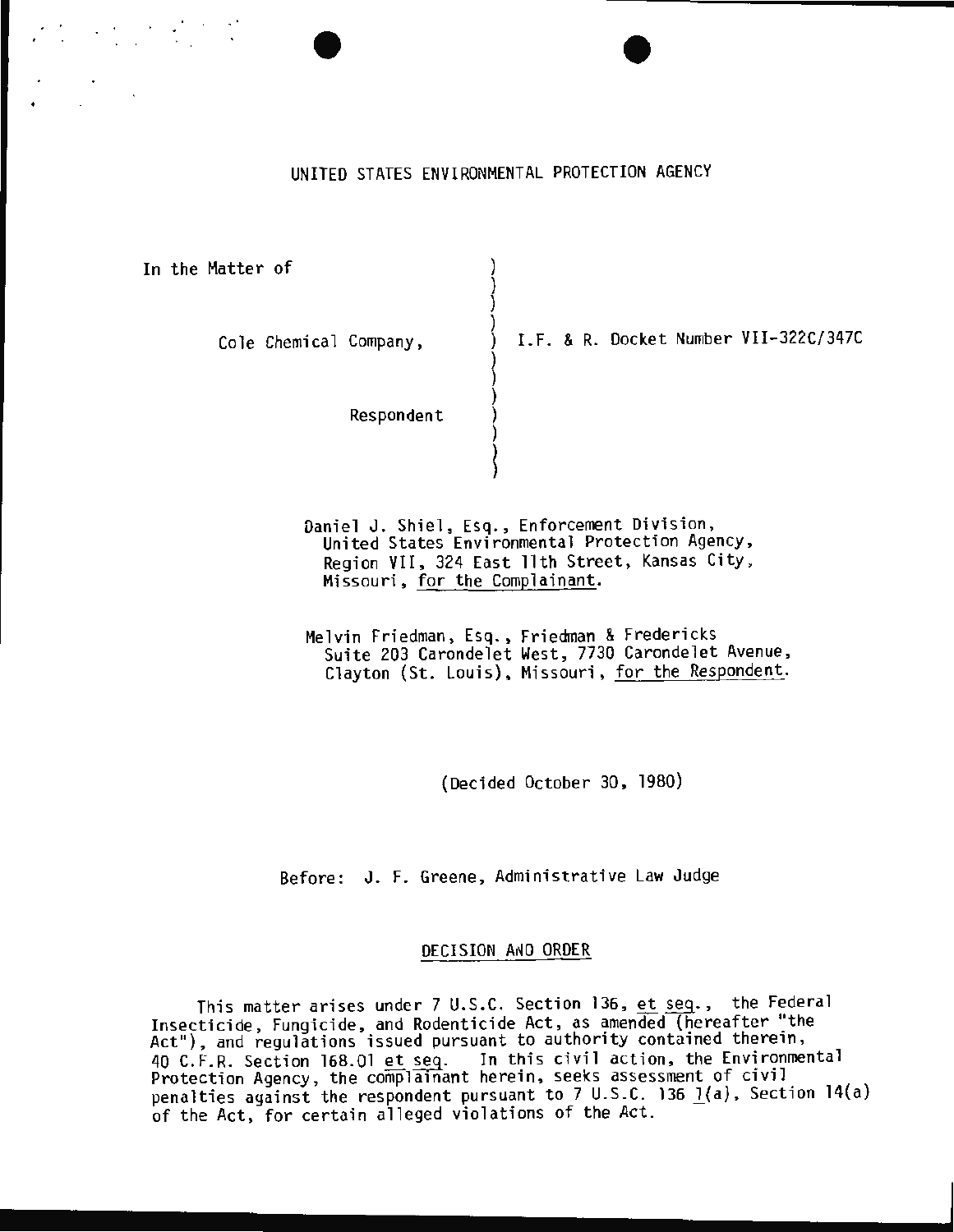The consolidated complaint alleges that on five separate occasions in 1977 through 1979, the respondent shipped, from St. Louis to customers located in Illinois, pesticides 1/ which were unregistered, in violation of Section 12 (a)(1)(A) of the Act, 7  $\overline{U}.S.C.$  136j(a)(1)( $\bar{A}$ ), and further that the pesticides in question were "misbranded," as that term is defined at 7 U.S.C. 136 (q), in five particulars 2/, in violation of 7 U.S.C. 136(q)(l)(G), 7 U.S.C. 136(q)  $(2)(A)$ , 7 U.S.C. 136(q)(2)(C)(iii), and 7 U.S.C. 136(q)(2)(D)(i), (ii), (iii). The complaint alleges, in addition, that the respondent disposed of a drum of Phosdrin 4EC and/or Durham Duraphos, both pesticides, by dumping down a sewer, in violation of Section  $12(a)(2)(G)$ , 7 U.S.C.  $136j(a)(2)(G)$ . The total penalty sought by the Agency for the alleged violations is \$30,850.00. *11* 

All jurisdictional facts were admitted, and it was further admitted that the pesticides shipped were in fact unregistered and "misbranded," as defined by statute. The respondent denies, however, that any pesticide was either dumped down a sewer or was dealt with in any other manner inconsistent with its labelling. The respondent also contests the appropriateness of the

1/ 57% Malathion concentrate; PF 65 (Phosdrin), PF 80 (Phosdrin).

2/ The labels did not bear a "warning or caution statement ... " which constitutes "misbranding," Section  $\bar{Z}(q)(1)(G)$  of the Act, 7 U.S.C. 136(q)(1)(G); neither did they "contain directions for use ....", which constitutes "misbranding," Section  $2(q)(1)(F)$ , 7 U.S.C. 136(q)(1)(F); the labels did not bear an "ingredient statement," as that term is defined in Section  $2(n)$ of the Act, 7 U.S.C. 136(n), which constitutes "misbranding," Section 2(q)(2)(A),<br>7 U.S.C. 2(q)(2)(A); and they did not bear a net weight or measure of content, which constitutes "misbranding" pursuant to Section  $2(q)(2)(C)(iii)$ , 7 U.S.C. 136(q)(2)(C)(iii). With regard to four of the five shipments, the labels did not bear the warnings and other statements required, Section  $2(q)(2)(0)(i)$ ,  $(ii)$ , (iii), when the pesticide contains any substance or substances in quantities highly toxic to man, which constitutes "misbranding," 7 U.S.C.  $136(q)(2)(D)(i)$ , (ii), (iii).

3/ For each charge alleging failure to register pursuant to 7 U.S.C.  $136j(\overline{a})(1)(A)$ , \$800.00; for one of the misbranding charges, \$4050.00; for four of the misbranding charges, \$5000.00 each; for the "dumping down the sewer" charge, brought pursuant to 7 U.S.C. 136j(a)(2)(G), use of a pesticide in a manner inconsistent with its labelling, \$2800.00.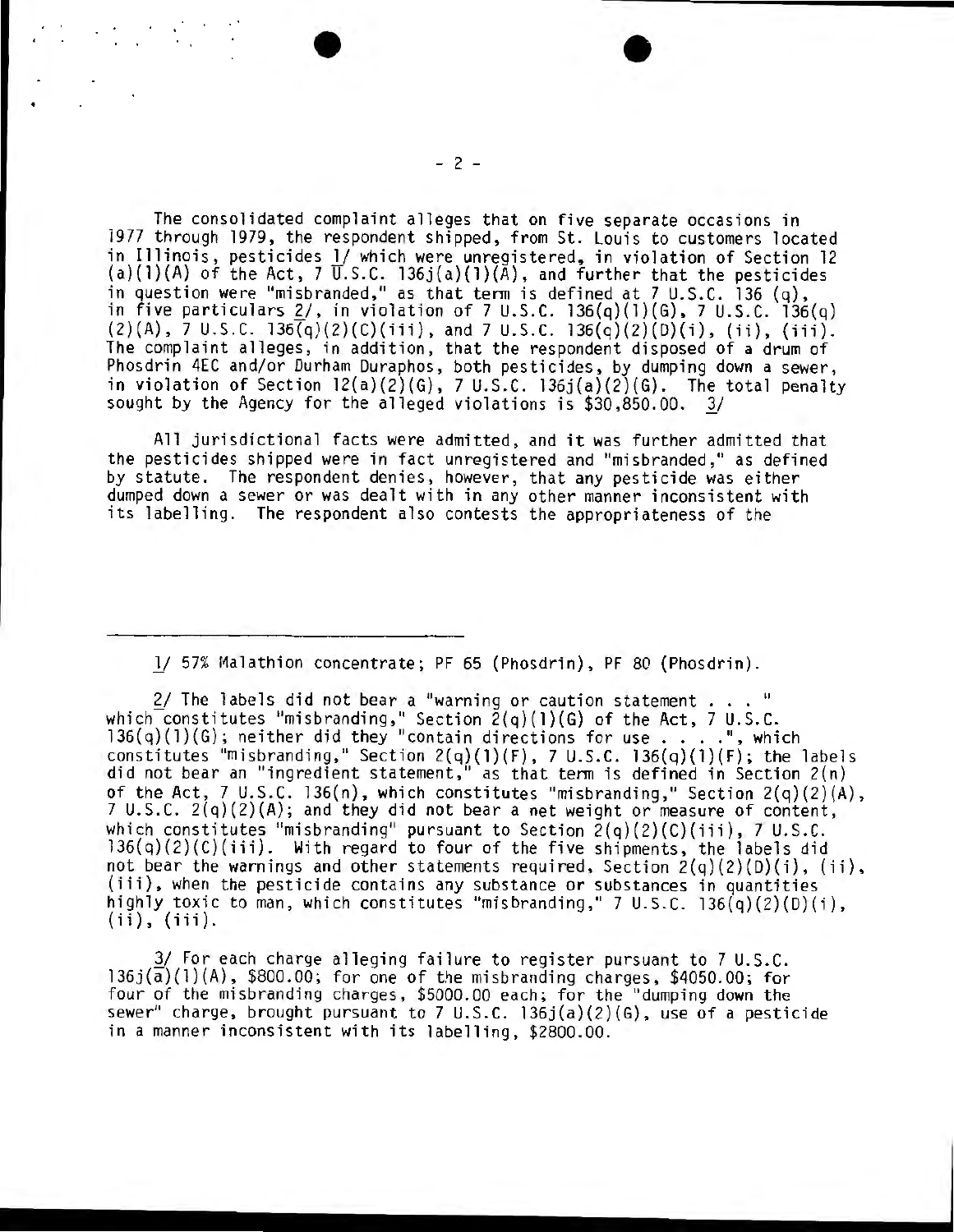$-3 -$ 

penalty sought by the government for each of the charges, on the grounds that (a) all of the admitted violations were unintentional, (b) that the respondent cooperated with the Agency and (c) the ability of the respondent to pay the amount asked is in doubt. The questions to be decided, therefore, are (1) whether the respondent used Phosdrin 4EC and/or Durham Duraphos in a manner inconsistent with the labels, in violation of 7 U.S.C. 136j(a)(2)(G), and (2} whether the penalties sought are appropriate.

The record, as it relates to the charge that the respondent used Phosdrin in a manner inconsistent with labelling, consists of testimony by an<br>Environmental Protection Agency consumer safety inspector that the respondent's president had said that the contents of a drum containing PF 65, which had been returned by the City of Greenville, Illinois, had been dumped down a sewer. The inspector could not recall whether the word "we" or "they" had been used, but he believed from the conversation that the respondent's personnel had done it.  $4/$  The respondent's president testified that he had in fact used the word<br>"they," and that he was referring, by this term, to a company that occasionally buys drums (sometimes still containing a product) from the respondent for salvage, and to whom the drum here in question had been sold, still containing the material PF 65 -- which had been shipped to Greenville. He further testified that he had told the inspector that he did not know what had happened to the contents, but that the salvage company  $-$  "they"  $-$  could have dumped it.  $5/$ 

While it is clear that dumping the contents of this drum down a sewer would have constituted use in a manner inconsistent with labelling, the record is insufficient to establish that the respondent did in fact dump, or was responsible for dumping, the drum's contents. Accordingly, it will be found that this charge, as it is set forth in the complaint, has not been established against the respondent.

In considering the appropriateness of the penalties sought for the violations·<br>admitted, it is noted that regulations issued by the Environmental Protection Agency pursuant to the Act provide for consideration of the gravity of the violation, the size of the respondent's business, and the effect of payment of the penalty as proposed on the respondent's ability to continue in business. In connection with the gravity of the violation, numerous factors may be taken into account, including the scale and type of use or anticipated use of the product, and evidence of good faith, or lack thereof, in the circumstances; the potential that the alleged acts have to injure persons or the environment; and the severity of such potential injury. In addition, the extent to which the applicable provisions of the Act were in fact violated may be considered. 39 Federal Register July 31, 1974, pp. 27712 , 27718.

 $5/TR$  49-54.

<sup>1/</sup> See , however, TR at p. 44.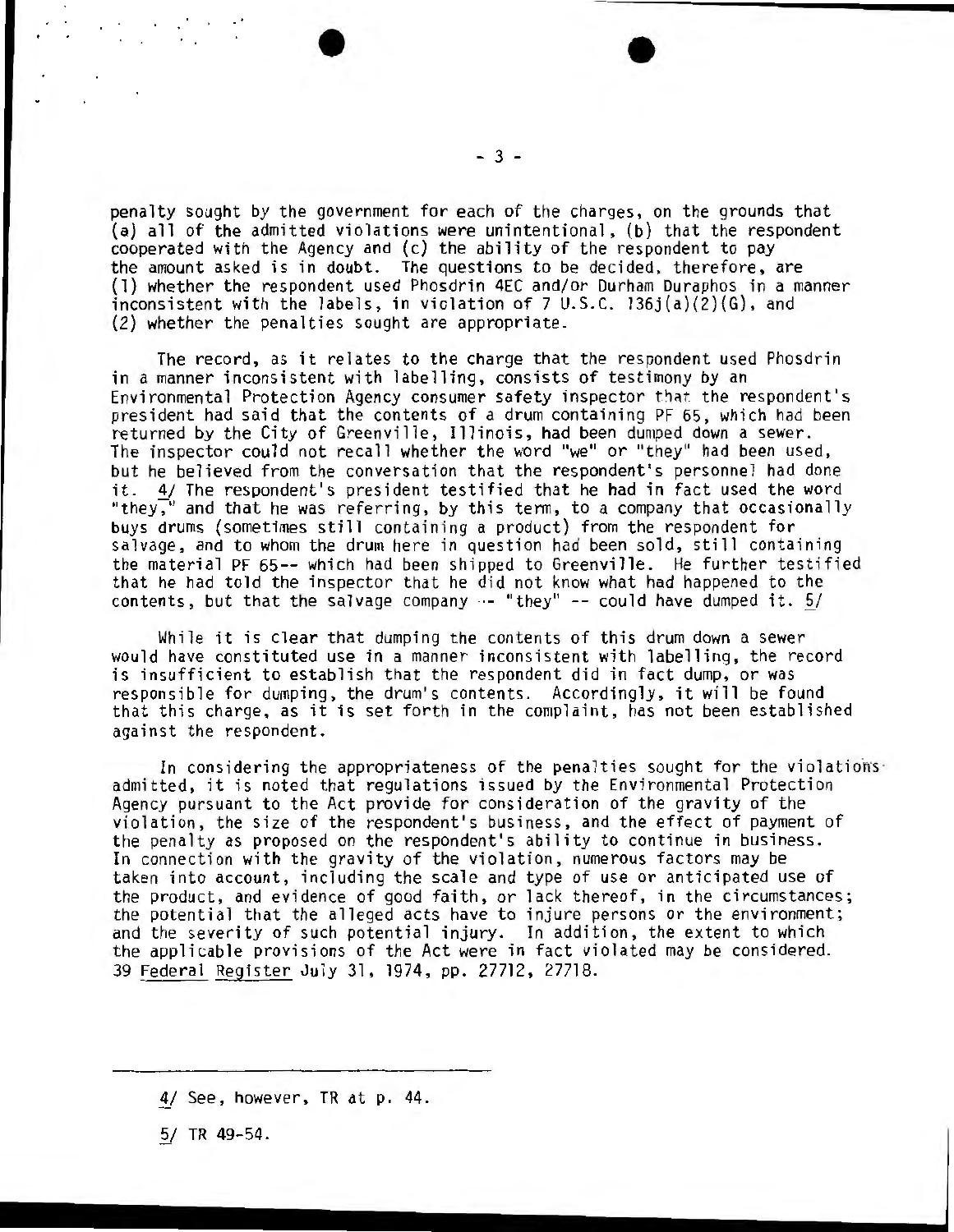On this record, it can reasonably be argued that the total of the penalties<br>proposed by the government is sufficiently great to affect the respondent's<br>ability to continue in business. The ability to pay, however, is only dimension of an inquiry into the appropriateness of the penalty urged.

As to whether the violations here were sufficiently grave to warrant the penalties suggested, several factors may be considered. With respect to scale of use or anticipated use, the record discloses that the respondent's only customer for the Phosdrin-containing products (PF 65 and PF 80) was the city of Greenvi lle, Il linois, which used them to control psychodid fly at a sewer treatment plant. The only evidence of volume, which was provided by the respondent, is that such sales amounted to about \$3500 per year. Further, the products were applied in some if not all instances by operators who are licensed and who are informed about or trained to some extent in safety and control techniques. Four of the five misbranding charges and four of the five "failure to register" charges relate to the Phosdrin-containing products.<br>The remaining misbranding charge and the remaining "failure to register" charge relate to  $57\%$  Malathion concentrate, regarding which there is no evidence of scale of use or volume, except that one transaction (March 10, 1977) involved one-half drum, at a cost of \$990.00.

As to the potential for the respondent's acts 6/ to injure persons and the environment, there is little direct evidence. To the extent that the Phosdrin products were being used by trained personnel, it may be inferred that the potential for harm was less than it would have been in other hands. 7/ There is no direct evidence on this point regarding  $57\%$  Malathion concentrate. The record does suggest that a possibly unlabelled full drum of PF 65 was sold to a sal vage company *Bt* which might not be knowledgeable in the use and disposition of chemica ls, and which perhaps did not even know -- if there was no label -- what the drum conta ined. The potential of th is act to harm man or the environment is clearly much greater. No violation in this connection having been charged or proven, however, any harmful potential such a disposition may have had is not relevant here. *2f* 

6/ That is, misbranding and "failure to register" violations.

*71* The testimony of the l icensed sewer treatment operator who may have been made 111 by PH 65 does not link the method of use to respondent's failure to register or to label the product. It cannot be determined on this record that he would have been using the material differently but for the failure to label. It is not sufficient merely to show that the product itself can cause harm, where the question is one of the potential of the alleged acts (violations) to cause injury to persons or to the environment.

~ TR p. 51

9/ In any case, it has not been established that this drum was in fact dumped, or that it was in fact unlabelled.

 $-4 -$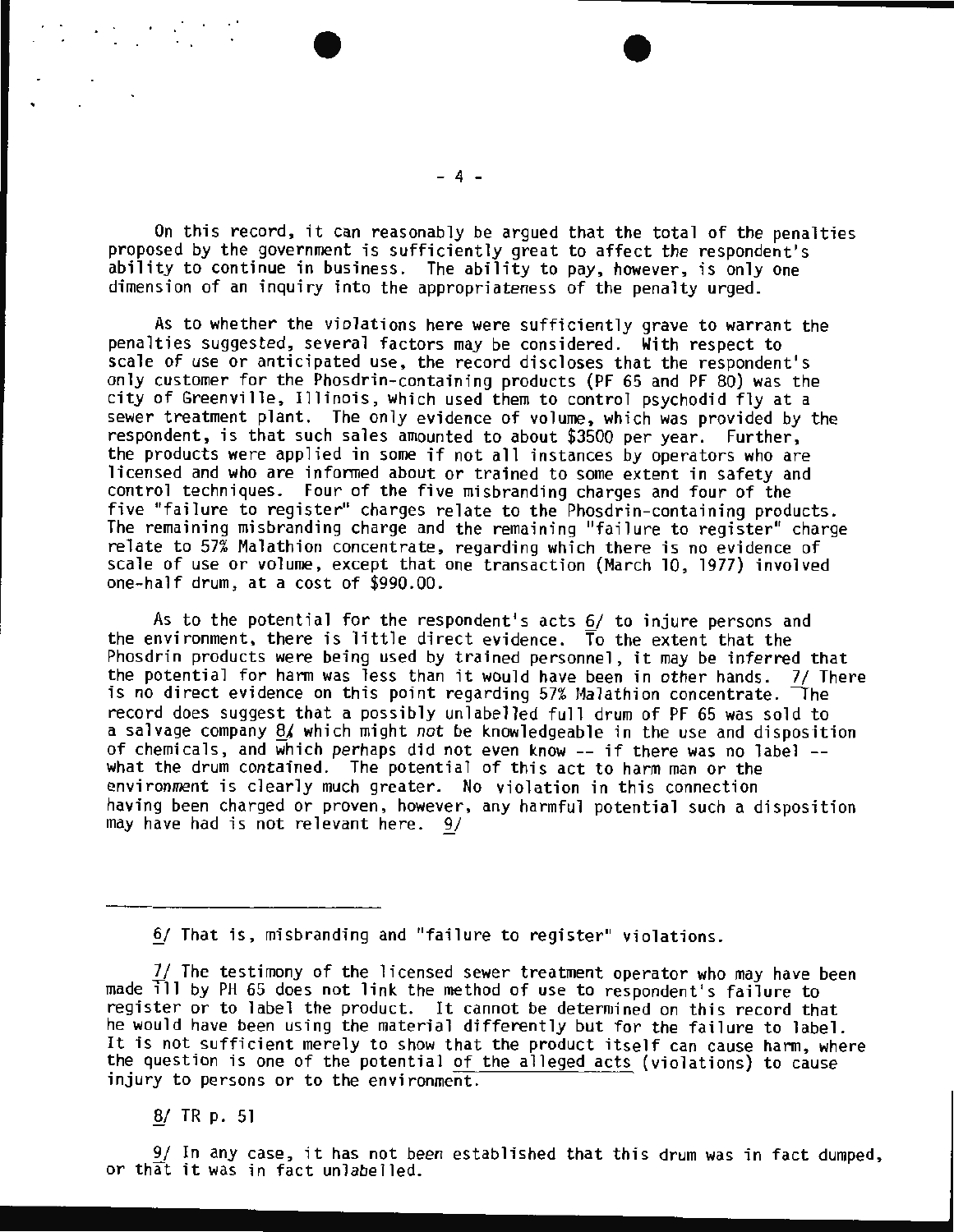There is no evidence of previous violations of the Act.

Taking all of the above considerations into account, including the respondent's financial position, and further taking into account the respondent's promise to dispose of Greenville's two drums of PF 80 in what will presumably be a safe<br>and proper manner 10/, it is determined that \$250.00 constitutes an appropriate penalty for each of the five "failure to register" charges, and that \$1000.00 constitutes an appropriate penalty for each of the five misbranding charges. The total penalty imposed, therefore, is \$6250.00. It is emphasized, however, that any future violation of these or related provisions of the Act would be viewed much more seriously, since a lack of good faith on the part of the respondent would inevitably be suggested thereby.

- 5 -

## FINDINGS OF FACT AND CONCLUSIONS OF LAW

l. The respondent Cole Chemical Company is a corporation organized, existing, and doing business under the laws of the State of Missouri, having its principal place of business at 2153 Welsch Industrial Court, St. Louis, Missouri, with gross sales in excess of \$100,000 but less than \$400,000 per year for the calendar years here in question. At all relevant times herein, the respondent has been engaged in the sale and distribution of various products, including PH 65 and PH 80, pesticides within the meaning of 7 U.S.C. 136(u)(1) that contain Phosdrin, and 57% Malathion concentrate, which is a pesticide within the meaning of the Act. The respondent corporation is subject to the provisions of the Act.

2. On or about August 15, 1978, February 11, 1979, and July ll, 1979, the respondent shipped its product PF 80 from St. Louis, Missouri, to the City of Greenville, Illinois 11/, its customer. On or about April 24, 1978, the respondent shipped its product PF 65 to the same customer.

3. The products so shipped were not registered, as required by Section  $3(a)$  of the Act, 7 U.S.C. 136 a(a), in violation of Section  $12(a)(1)(A)$  of the Act, 7 U.S.C.  $136j(a)(1)(A)$ .

 $10/$  TR p. 75

11/ The customer meets the definition of "person," at  $7 \text{ U.S.C. } 136 \text{ (s)}$ ; see  $7 \mathrm{U.S.C.}$  136j(a)(1)(E).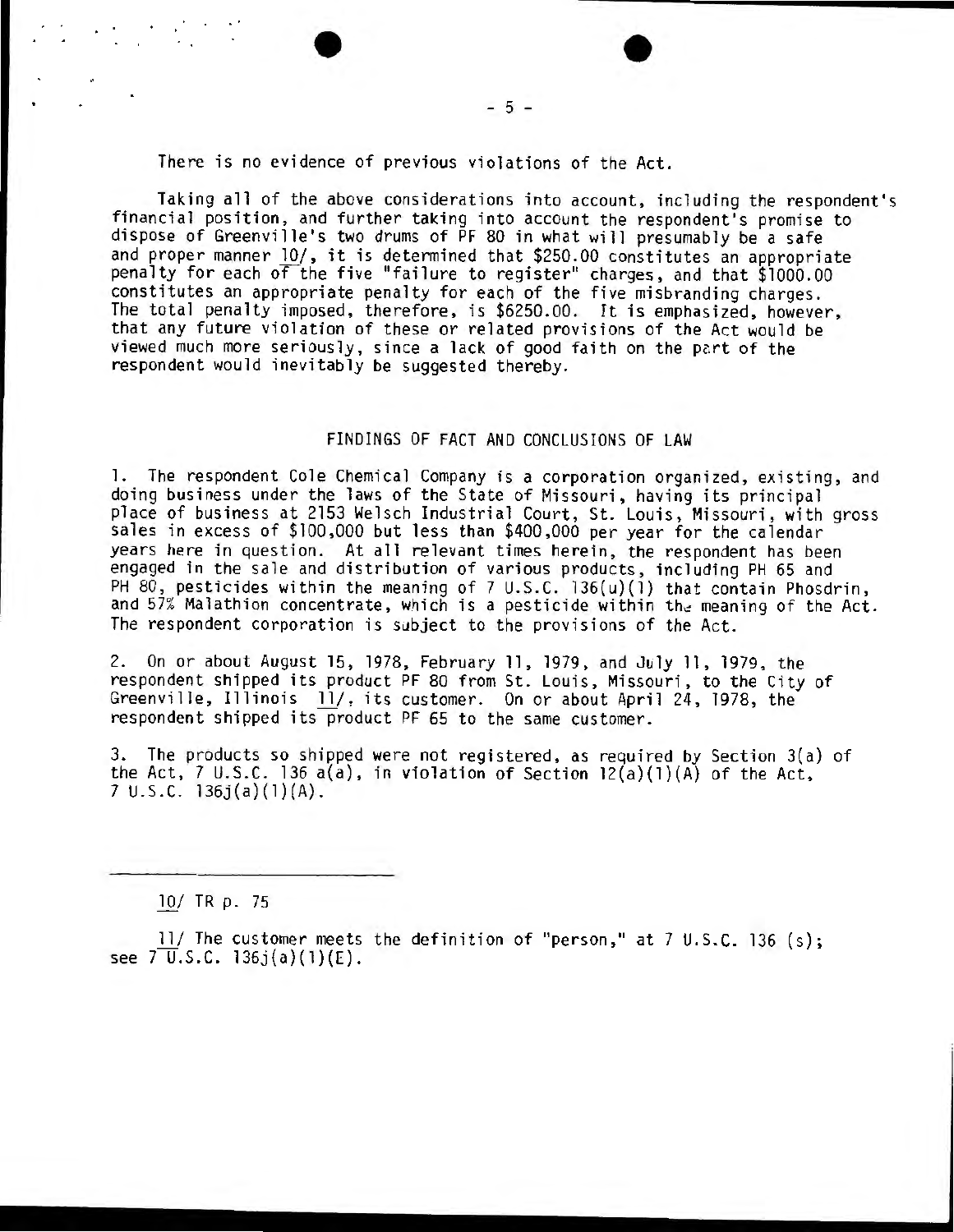4. The products so shipped were also in each instance "misbranded, " as that term is defined at Section 2 (q)( l)(G) of the Act, 7 U.S.C. 136 (q)(l)(G), and at Section 2(q)( l)(F) , 7 U.S.C. 136 (q)(l)(F), and at Section 2( q)(2)(A), 7 U. S.C. 2(q)(2)(A); and at Section 2(q)(2)(C)(iii), 7 U.S.C. 136(q)(2)(C)(iii); and at Section 2(q)(2)(D)(i), (ii ), (iii), 7 U.S.C. 136{q) (2)(D)( i), (ii), (iii), in and at Section  $2(q)(2)(D)(1)$ , (ii), (iii), 7 U.S.C. 136(q)(2)(D)(i), (ii), (iii), in<br>that the labels did not bear a "warning or caution statement", did not contain directions for use, did not bear an "ingredient statement", as that term is defined at Section 2(n), 7 U.S.C. 136(n), and did not bear a net weight or measure of content, and did not bear warnings or other statements required when the pesticide contains any substance in quantities highly toxic to man; each of these instances of misbranding constitutes a violation of Section 12(a) (1)(E) of the Act, 7 U.S.C.  $136j(a)(1)(E)$ .

5. On or about March 19, 1977, the respondent shipped its product 57% Malathion Concentrate from St. Louis, Missouri, to a person in Vienna, Illinois. 12/ The product so shipped was not registered, as required by Section  $3(a)$  of the Act, 7 U.S.C. 136a(a), in violation of Section  $12(a)(1)(A)$  of the Act, 7 U.S.C. 136  $j(a)(1)(A)$ .

6. The product so shipped was also "misbranded, " as that term is defined at Section  $136(q)(1)(G)$  of the Act, 7 U.S.C.  $136(q)(1)(G)$ , and at Section  $2(q)(1)(F)$ , 7 U.S.C. 136(q){l)(F), and at Section 2(q){2)(A), 7 U.S.C. 136(q){2)(A), and Section  $2(q)(2)(C)(iii)$ , 7 U.S.C. 136q $(2)(C)(iii)$ , in violation of Section 12 $(a)$ (1)(E) of the Act, 7 U.S.C. 136 $j(a)(1)(E)$ .

7. The respondent, being a distributor and having violated the above provisions<br>of the Act, may be assessed a civil penalty of not more than \$5000 per offense, Section  $14(a)(1)$  of the Act, 7 U.S.C. 136  $1(a)(1)$ .

8. Under the circumstances set forth herein, the amount of \$6250.00 constitutes an appropriate civil penalty to be assessed for the violations established.

<sup>12/</sup> The Johnson County Housing Authority, Vienna, Illinois, is a "person" within the meaning of 7 U.S.C. 136(s); See 7 U.S.C.  $j(a)(1)(E)$ .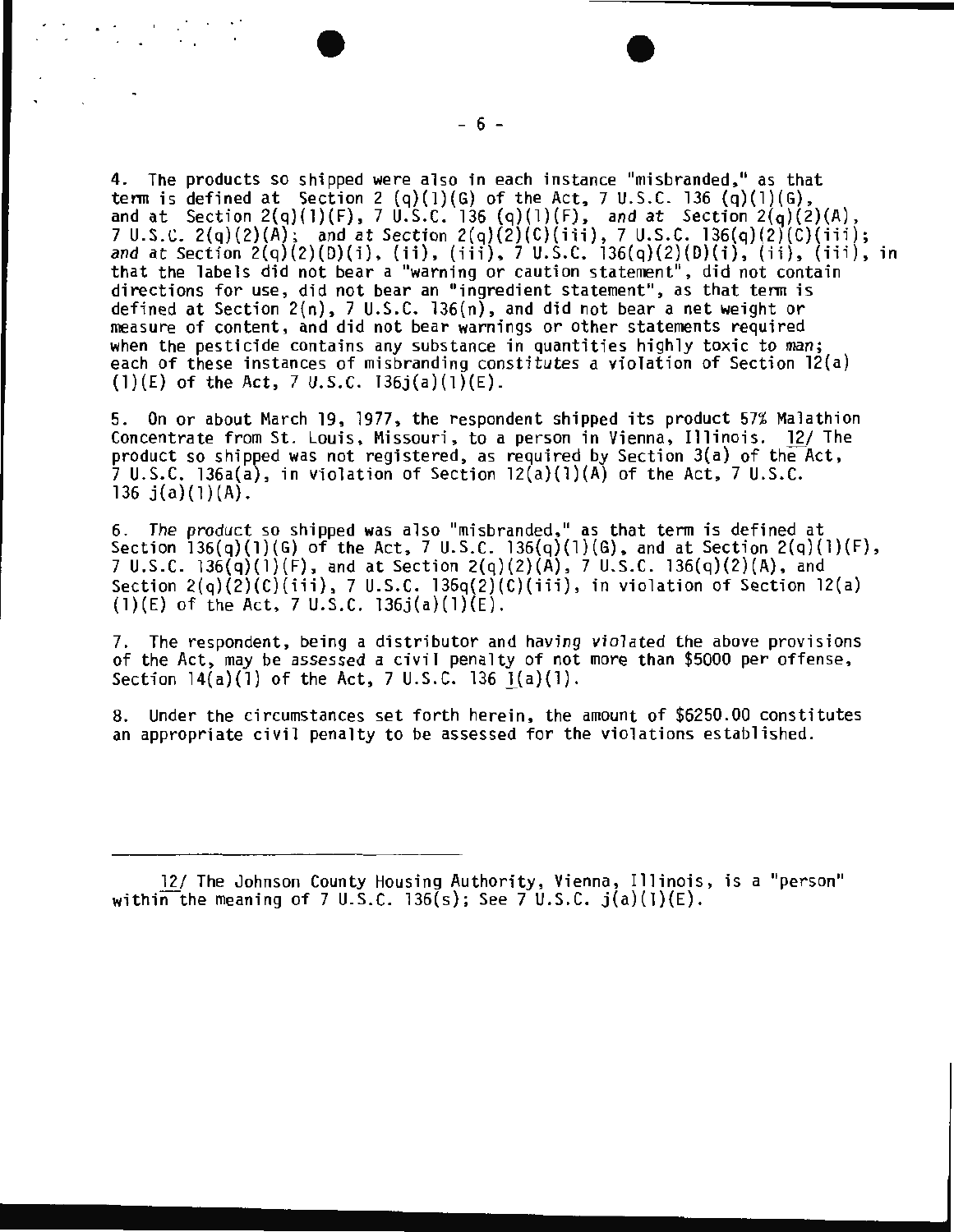## FINAL ORDER

Accordingly, it is ORDERED, pursuant to Section 14(a) of the Federal Insecticide, Fungicide, and Rodenticide Act, as amended, 7 U.S.C. 1361(a}(l}, and upon consideration of the entire record herein, after evaluating the gravity of the violations and the appropriateness of the penalty proposed, that the respondent Cole Chemical Company, pay, within sixty (60) days of service upon it of the final order, the amount of \$6250.00 as a civil<br>penalty for violations of the said Act by forwarding to the Regional Hearing persons of the Regional ty for violations of the regional Hearing Cl erk a cashier•s check or a certified check for the said amount payable to the Treasurer, United States of America, 40 C.F.R. Sec. 22.31(b) .

 $X. F. GREENE$ Administrative Law Judge

October 30, 1980 Washington, D.C.

Note: This Final Order shall become the final order of the Regional Administrator unless appealed or reviewed as provided by 40 C.F.R. Sec. 168.51 of the Rules of Practice.

- 7 -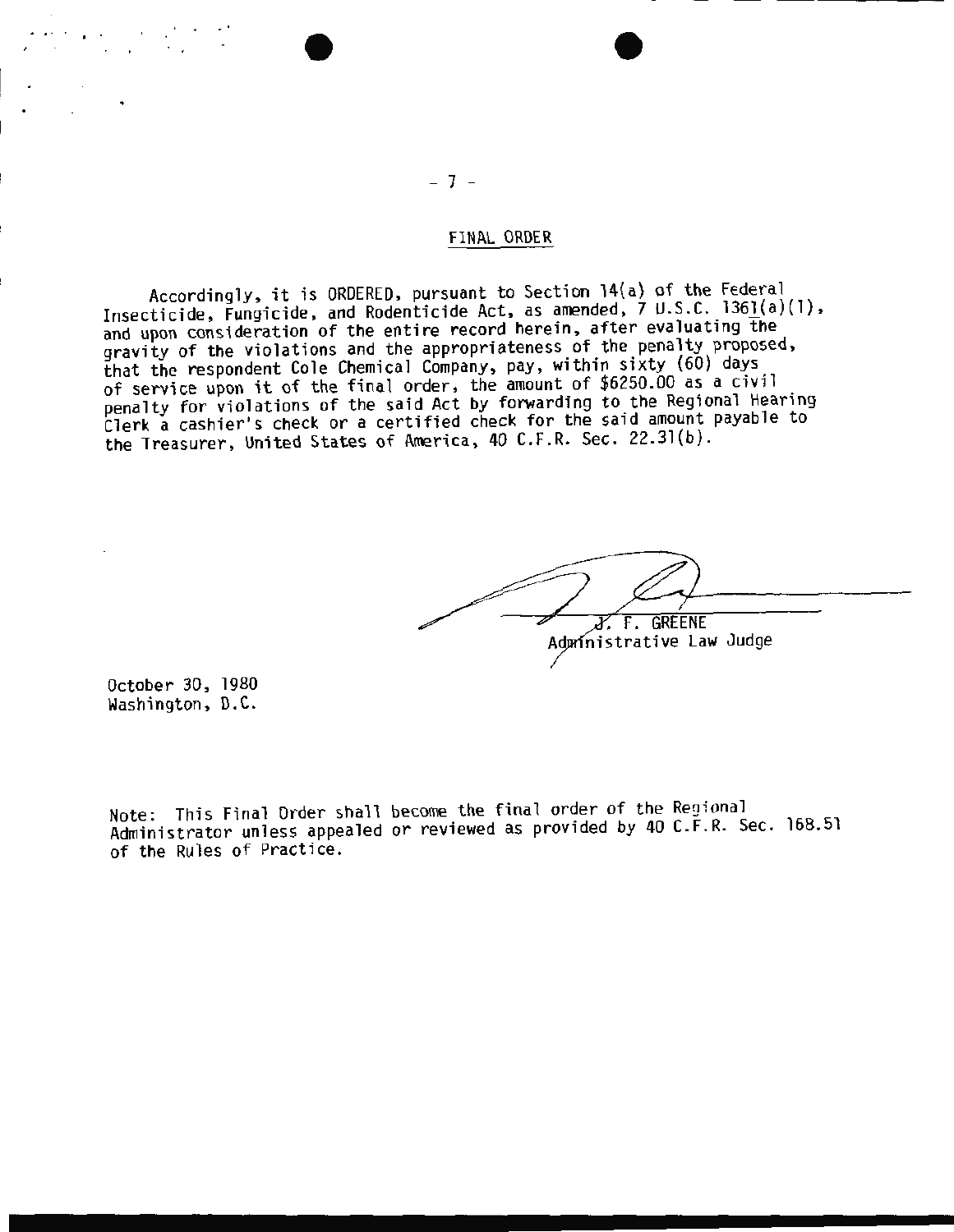

# UNITED STATES ENVIRONMENTAL PROTECTION AGENCY

REGION VII 324 EAST ELEVENTH STREET KANSAS CITY, MISSOURI - 64106

60 的国 PI2:24

 $\frac{1}{2}$ 

November 10, 1980

CERTIFIED MAIL RETURN RECEIPT REQUESTED

Melvin Friedman, Esq. Friedman and Fredericks Carondelet West, Suite 203 7730 Carondelet Avenue Clayton, (St. Louis) Missouri 63105

Daniel J. Shiel, Esq. Enforcement Division Environmental Protection Agency 324 East 11th Street Kansas City, Missouri 64106

Mr. Harvey Rosen President, Cole Chemical Company 2050 Congressional Drive St. Louis, Missouri 63141

Gentlemen:

Re: Cole Chemical Company, Docket No. I.F.&R. VII-322C/347C

Pursuant to 40 CFR 168.46(a) of the Rules of Practice, enclosed is a copy

of the Initial Decision in the above-entitled matter.

Sincerely yours,

Fetale Redes

Rita Ricks Regional Hearing Clerk

Enclosure

Sonia Anderson (w/two enclosures)  $bcc:$ Honorable J.F. Greene ARHM-TOPE L. Alderman